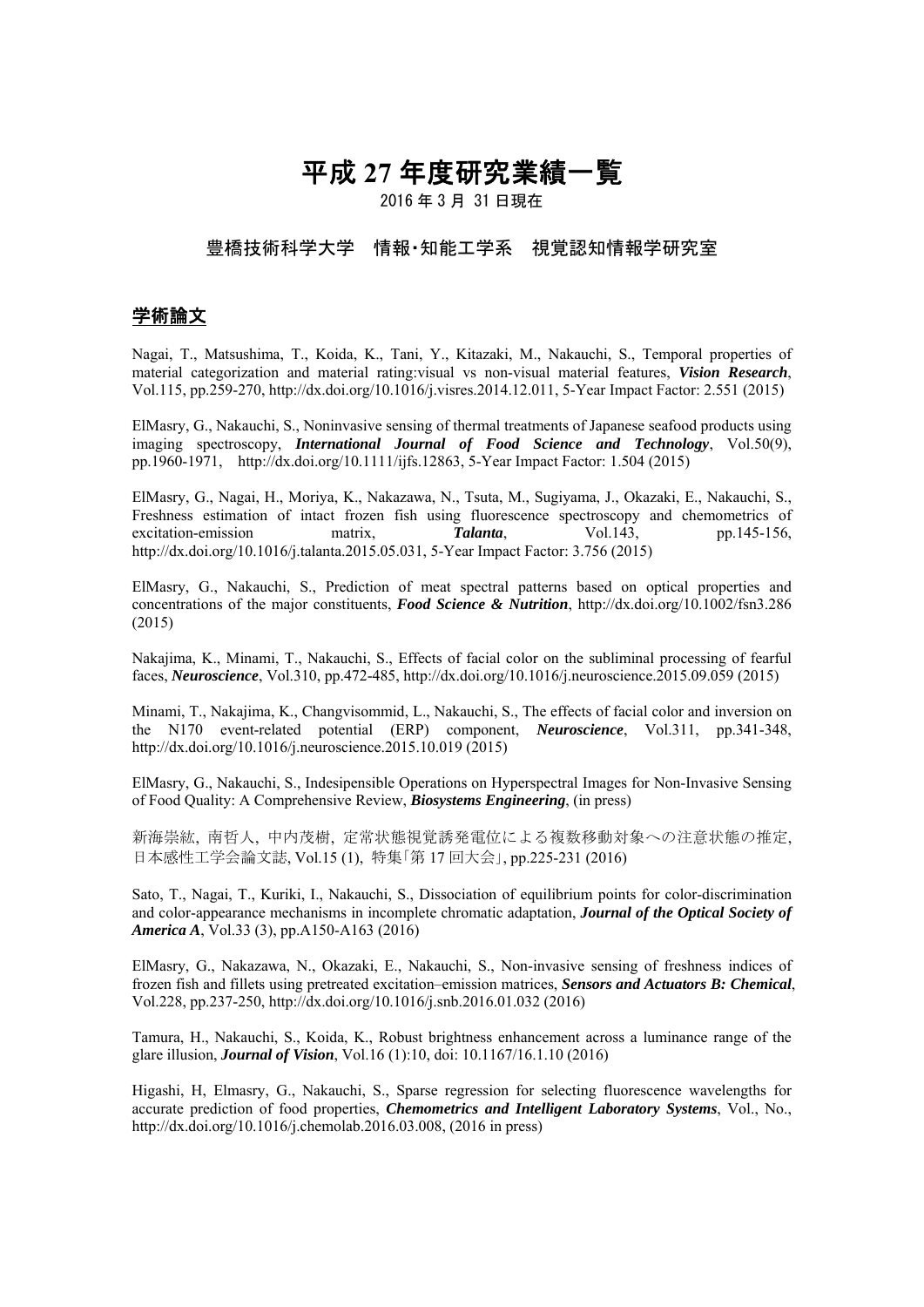### 国際会議

Tamura, H., Nakauchi, S., Can the classifier trained to separate surface texture from specular shading infer geometric consistency of specular highlight?, *Vision Sciences Society 15th Annual Meeting* (VSS2015, St. Pete Beach, USA), Journal of Vision 2015, Vol.15(12):822, doi: 10.1167/15.12.822, (2015/5/15-20: 5/18; poster) 【*Best Student Poster Award* to Hideki Tamura】

Ueda, S., Tani, Y., Nagai, T., Koida, K., Nakauchi, S., Kitazaki, M., Perception of a thick transparent object is affected by object and background motions but not dependent on the motion speed, *Vision Sciences Society 15th Annual Meeting* (VSS2015, St. Pete Beach, USA), Journal of Vision 2015, Vol.15(12):823, doi: 10.1167/15.12.823, (2015/5/15-20: 5/18; poster)

Shinomori, K., Miyazawa, K., Nakauchi, S., Spectral Functional Filters for Optical Simulation of Dichromats in Color Discrimination, *Association Internationale de la Couleur* (AIC2015, Tokyo, Japan), pp.59-60, (2015/5/19-22: 5/22; 口頭)

ElMasry, G., Nakauchi, S., Prediction of Meat Spectral Signature Based on Major Chemical Composition (Invited), *The New Zealand Institute of Food Science & Technology* (NZIFST Conference 2015, Palmerston North Convention Centre, New Zealand), p.13, (2015/6/30-7/2: 7/1; 口頭)

Hirose, H., Nakauchi, S., Steady-state visual evoked potentials reflecting color discrimination ability of individuals, *International Colour Vision Society* (ICVS2015, Sendai, Japan), p.101, (2015/7/3-7: 7/4; poster)

Sato, T., Nagai, T., Kuriki, I., Nakauchi, S., Dissociation of neutral chromatic points for color discrimination and color appearance under incomplete chromatic adaptation, *International Colour Vision Society* (ICVS2015, Sendai, Japan), p.89, (2015/7/3-7: 7/4; poster)

Katagiri, R., Nakauchi, S., Perceptual fluorescence explained by optimal color depends on pre-assumed illuminant spectrum, *International Colour Vision Society* (ICVS2015, Sendai, Japan), p.82, (2015/7/3-7: 7/6; poster)

Nakauchi, S., Minami, T., Extracting the attentional status via SSVEPs: The cases of tracking the multiple moving objects and estimating the useful field of view (Invited), *The 11th Asia-Pacific Conference on Vision* (APCV2015, Nanyang Executive Centre, NTU, Singapore), (2015/7/10−12: 7/12; 口頭)

Tamura, H., Nakauchi, S., Separation between specular highlight and albedo by the higher-order image statistics, *The 11th Asia-Pacific Conference on Vision* (APCV2015, Nanyang Executive Centre, NTU, Singapore), (2015/7/10-12: 7/12; 口頭)

Katagiri, R., Nakauchi, S., Explaining the perceptual fluorescence with two approaches: optimal color and spatial luminance distribution, *The 11th Asia-Pacific Conference on Vision* (APCV2015, Nanyang Executive Centre, NTU, Singapore), (2015/7/10-12; 7/10; poster)

ElMasry, G., Nakauchi, S., *ASABE Annual International Meeting* (ASABE2015, New Orleans, USA), pp., (2015/7/26-29, poster 口頭)

Ota, Y., Higashi, H., Nakauchi, S., Objective Assessment and Quantification of Pearl Quality by Spectral-Spatial Features, *The 2015 International Conference On Advanced Informatics: Concepts,Theory And Application* (ICAICTA2015, The Tide Resort, Bang Saen Beach, Chonburi, Thailand), pp.46-47, (2015/8/19-22; 8/21; 口頭)

Ito, K., Ota, Y., Higashi, H., Nakauchi, S., Spectral-Difference Enhancement Illuminant for Improving Visual Detection of Blood Vessels, *The 2015 International Conference On Advanced Informatics:*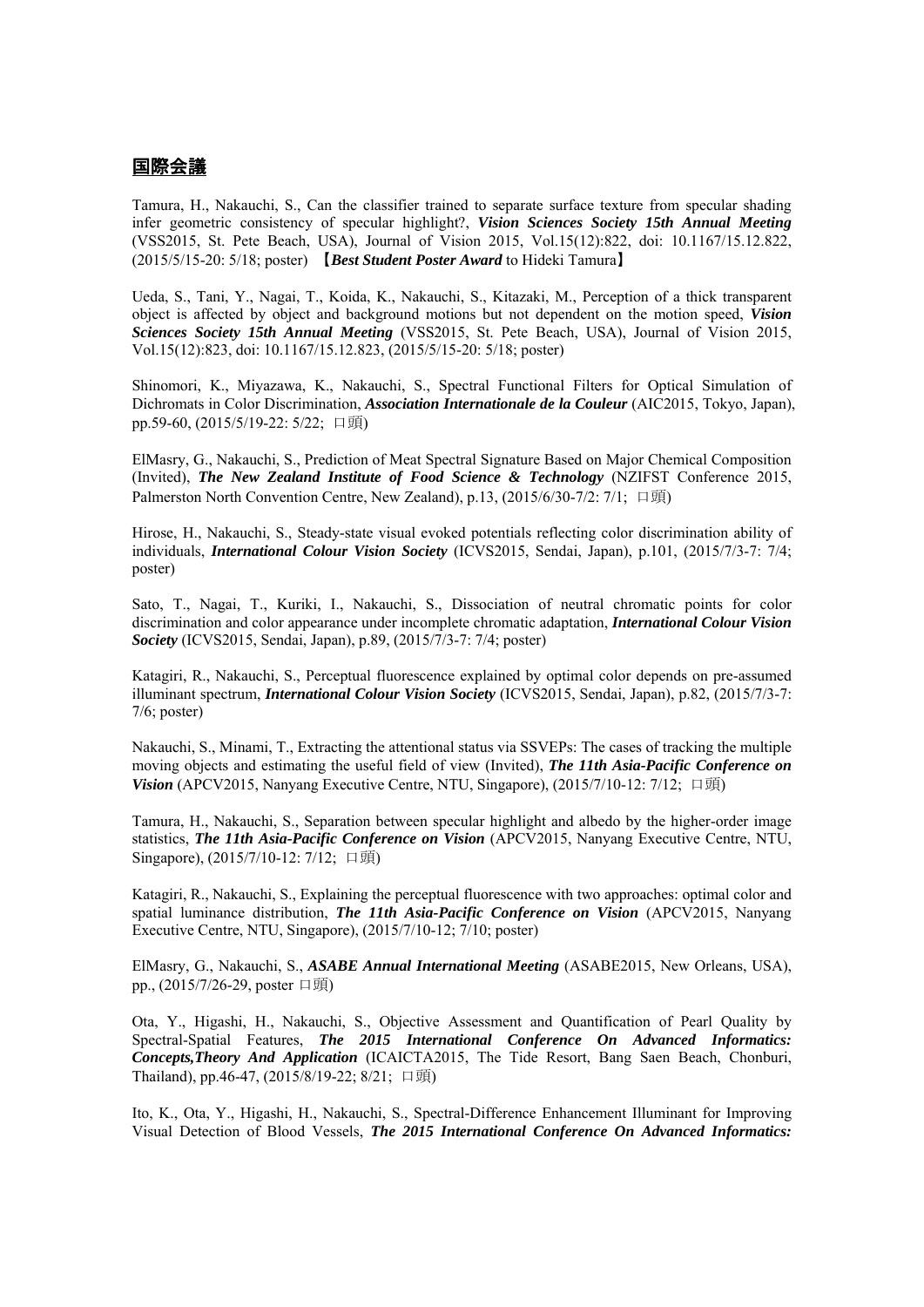*Concepts,Theory And Application* (ICAICTA2015, The Tide Resort, Bang Saen Beach, Chonburi, Thailand), p.44, (2015/8/19-22; 8/21; 口頭)

Nakajima, K., Minami, T., Nakauchi, S., Face and background colour effect on facial expression perception, *The European Conference on Visual Perception* (ECVP2015, Liverpool, UK), p.14, (2015/8/23-27: 8/24; poster)

Shinkai, T., Minami, T., Nakauchi, S., Influence of crossing hemifields in Multiple Object Tracking, *The European Conference on Visual Perception* (ECVP2015, Liverpool, UK), p.24, (2015/8/23-27: 8/25; poster)

Nihei, Y., Minami, T., Nakauchi, S., An optimum stimulation method in SSVEP-Based researches and BCIs, *The European Conference on Visual Perception* (ECVP2015, Liverpool, UK), p.16, (2015/8/23-27: 8/24; poster)

Suzuki, Y., Shinkai, T., Minami, T., Nakauchi, S., Investigation of brightness perception with glare illusion by SSVEP, *The European Conference on Visual Perception* (ECVP2015, Liverpool, UK), p.25, (2015/8/23-27: 8/25; poster)

Sasaki, G., Minami, T., Nakauchi, S., SSVEP modulation is caused by UFOV performance, *Annual Conference on Clinical Neurophysiology and NeuroImaging 2015 - Joint Meeting of ECNS, ISNIP and ISBET* (Munich, Germany), p.8, (2015/9/9-13: 9/10; poster)

\*\*\*not include Nakauchi\*\*\*

Higashi, H., Rutkowski, T., Tanaka, T., Tanaka, Y., Subspace-Constrained Multilinear Discriminant Analysis for ERP-based Brain Computer Interface Classification, *Asia-Pacific Signal and Information Processing Association Annual Summit and Conference* (APSIPA ASC 2015, The Hong Kong Polytechnic University), pp.934-940, doi: 10.1109/APSIPA.2015.7415409 (2015/12/16-19: 12/17; 口頭)

#### 著書

#### 解説論文

#### 特許

海谷慎一, 中内茂樹, 松村覚, 小野木健夫, 大原康之, 微生物コロニーの測定方法, 特願 2015-151278(出願日:2015/07/30)

#### 受賞・表彰

#### 国内発表

\*\*\*not include Nakauchi\*\*\* 東 広志, 田中聡久, 田中雄一, グラフスペクトルを用いた制約 付き脳波処理,第 54 回日本生体医工学会大会, Vol.53, No.1, p.107, (2015/5/7-9: 5/9; 名古 屋国際会議場; 口頭)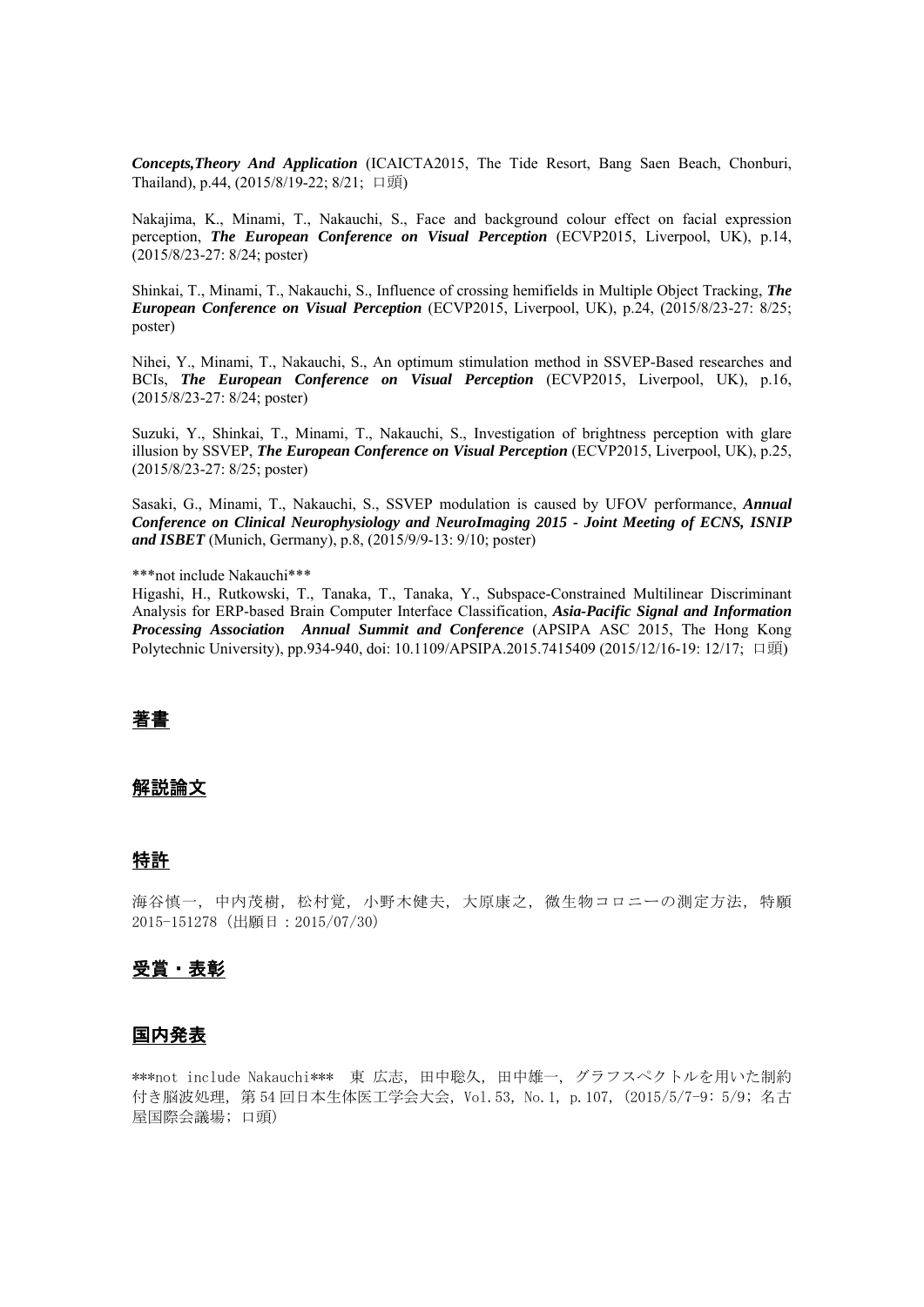中内茂樹, 素材識別に関わる質感属性とその特性 (招待講演), 生理学研究所研究会, (2015/6/11-12: 6/12; 自然科学研究機構 岡崎コンファレンスセンター; 口頭)

Suzuki, Y., Shinkai, T., Minami, T., Nakauchi, S., Effect of the brightness enhancement with glare illusion on the neural activity, 第 38 回日本神経科学大会, p.167, (2015/7/28-31: 7/28; 神戸国際会議場; ポスター)

Takebayashi, Y., Nihei, Y., Minami, T., Nakauchi, S., Effects of facial color and expression in the face processing: A steady state visual evoked potentials study, 第 38 回日本神経科学大会, p.167, (2015/7/28-31: 7/28; 神戸国際会議場; ポスター)

Sasaki, G., Minami, T., Sakai, H., Nakauchi, S., UFOV performance is reflected in the modulation of SSVEP, 第 38 回日本神経科学大会, p.167, (2015/7/28-31: 7/28; 神戸国際会議 場; ポスター)

新海崇紘, 南哲人, 中内茂樹, 定常状態視覚誘発電位による複数移動対象への注意状態の推定, 第 17回日本感性工学会大会, p.15, (2015/9/1-3: 9/1; 文化学園大学 新都心キャンパス; 口頭)

中島加惠, 南 哲人, 中内茂樹, 表情知覚に及ぼす顔色の効果:背景色の効果と比較して, 第 20 回日本顔学会大会フォーラム顔学 2015, p.133 (2015/9/12-13: 9/12; 中京大学; ポスター)

\*\*\*not include Nakauchi\*\*\*

東広志, Rutkowski, T., 田中聡久, 田中雄一, 部分空間制約を用いた多次元線形判別法による 単一試行事象関連電位の識別, 第 30 回信号処理シンポジウム, p.20, (2015/11/4-6: 11/5; ス パリゾートハワイアンズ; 口頭)

田村秀希, 中内茂樹, 分類器とヒト視覚系によるハイライトずれ検出, 質感のつどい 第 1 回公 開フォーラム, p.13, (2015/11/25; 東京大学先端生産技術研究所; ポスター)

片桐竜士, 中内茂樹, 蛍光に対する知覚メカニズム -前提とする照明光スペクトルについて-, 質感のつどい 第 1 回公開フォーラム, p.22, (2015/11/25; 東京大学先端生産技術研究所; ポス ター)

廣瀬秀顕, 中内茂樹, 定常性視覚誘発電位を利用した色弁別能力の推定と個人差解析, 日本視 覚学会 2016 年冬季大会, p.51, (2016/1/20-22: 1/20; 工学院大学; ポスター)

田村秀希, 佃将樹, 東広志, 中内茂樹, 鏡・ガラス材質識別に関わる視覚的手がかりと照明場依 存性, 新学術領域研究多元質感知 第 1 回領域班会議, p.38, (2016/1/27-28; 1/27; 広島国際会 議場, 広島市立大学; ポスター)

海谷慎一, 中内茂樹, 新規微生物微小コロニー染色法の開発, 日本農芸化学会 2016 年度大会, p., (2016/3/27-30; 札幌コンベンションセンター, 札幌市産業振興センター; ポスター)

#### 招待講演

学会名 :生理学研究所研究会 タイトル:素材識別に関わる質感属性とその特性 発表日 :2015/6/12 発表場所:自然科学研究機構 岡崎コンファレンスセンター